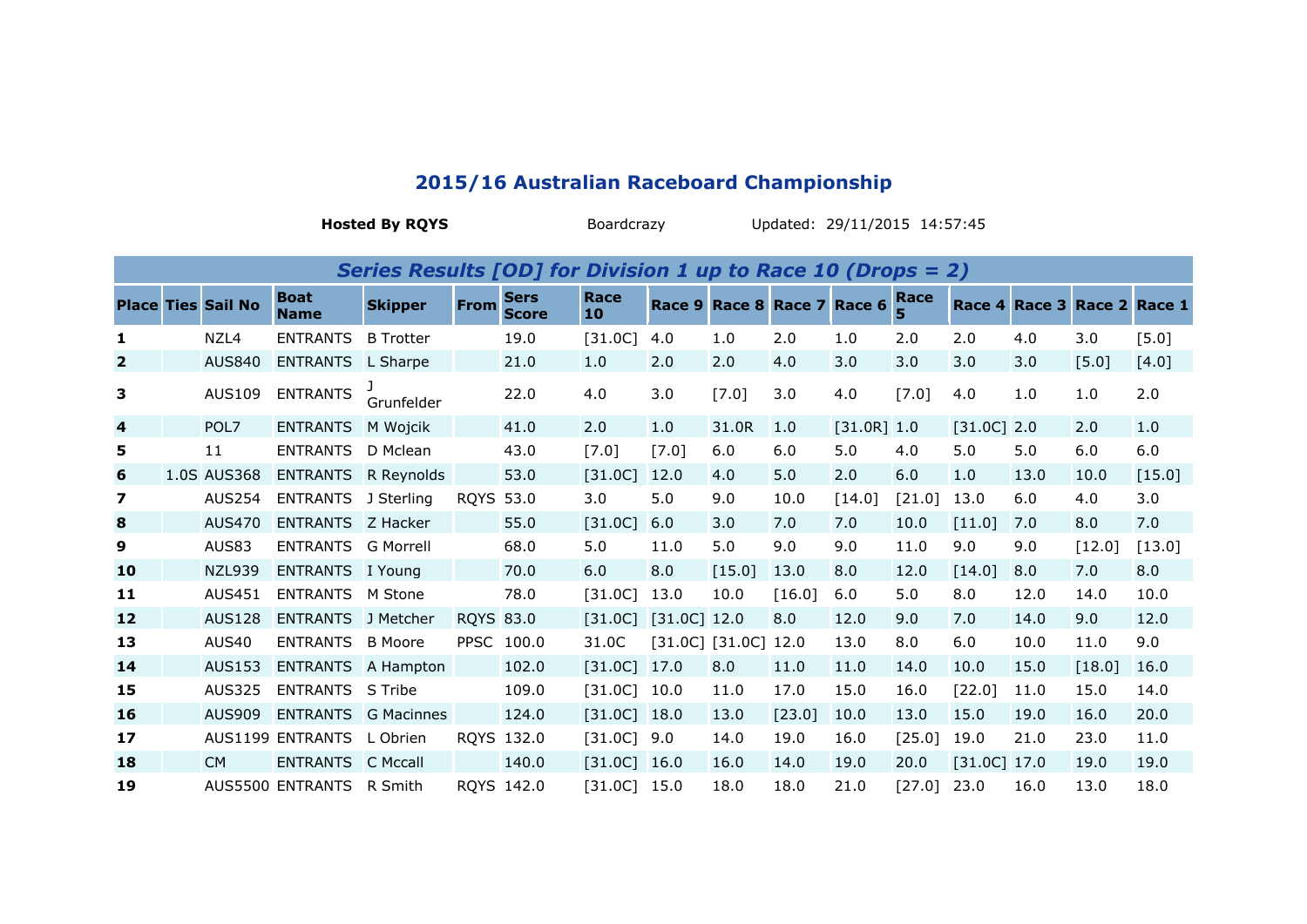| <b>20</b> |               | AUS1133 ENTRANTS S Obrien   |  | ROYS 145.0 | $[31.0C]$ 14.0           |              | 17.0 | 15.0           | 23.0           | $[26.0]$ 21.0 |                          | 18.0           | 20.0 | 17.0                  |
|-----------|---------------|-----------------------------|--|------------|--------------------------|--------------|------|----------------|----------------|---------------|--------------------------|----------------|------|-----------------------|
| 21        |               | AUS1258 ENTRANTS C Whitford |  | 154.0      | [31.0C]                  | - 20.0       | 22.0 | 20.0           | 20.0           | 19.0          | 16.0                     | 20.0           | 17.0 | [23.0]                |
| 22        | $\mathcal{L}$ | ENTRANTS D Sterling         |  | ROYS 156.0 | $[31.0C]$ 19.0           |              | 20.0 | 22.0           | 17.0           | 18.0          | 18.0                     | $[23.0]$       | 21.0 | 21.0                  |
| -23       | AUS141        | ENTRANTS L Gadsby           |  | 163.0      | [31.0C]                  | [31.0F] 19.0 |      | 21.0           | 18.0           | 17.0          | 20.0                     | 22.0           | 24.0 | 22.0                  |
| 24        | AUS443        | <b>ENTRANTS</b> L Mcmillan  |  | 180.0      | $[31.0C]$ $[31.0C]$ 21.0 |              |      | 24.0           | 22.0           | 22.0          | 17.0                     | 25.0           | 25.0 | 24.0                  |
| 25        |               | AUS1363 ENTRANTS J Whitford |  | ROYS 188.0 | [31.0C]                  | 21.0         | 23.0 | $[31.0C]$ 24.0 |                | 24.0          | 24.0                     | 24.0           | 22.0 | 26.0                  |
| 26        | TBC.          | ENTRANTS A Crawford         |  | 213.0      | 31.0C                    | 31.0C 31.0C  |      | 31.0C 31.0C    |                | 15.0          | 12.0                     |                |      | 31.0C [31.0C] [31.0C] |
| 27        | AUS381        | ENTRANTS A Shields          |  | 223.0      | 31.0C                    | 31.0C 25.0   |      | 31.0C          | $[31.0C]$ 28.0 |               | 26.0                     | $[31.0C]$ 26.0 |      | 25.0                  |
| 28        | 981           | ENTRANTS G Smith            |  | 226.0      | 31.0C                    | 31.0C 26.0   |      | 31.0C 31.0C    |                | 23.0          | 25.0                     | $[31.0S]$ 28.0 |      | $[31.0F]$             |
| 29        | 46TBC         | ENTRANTS S Newman           |  | 228.0      | 31.0C                    | 31.0C 24.0   |      | 31.0C          | $[31.0C]$ 29.0 |               | $[31.0S]$ 26.0           |                | 29.0 | 27.0                  |
| 30        | NZL625        | ENTRANTS G Hill             |  | 244.0      | 31.0C                    | 31.0C 31.0C  |      | 31.0C 31.0C    |                |               | 31.0C 31.0C [31.0C] 27.0 |                |      | $[31.0C]$             |

| Series Results [OD] for Division 2 up to Race 10 (Drops = 2) |  |                           |                            |                              |                  |                             |            |           |       |                     |                 |           |           |                             |                       |           |
|--------------------------------------------------------------|--|---------------------------|----------------------------|------------------------------|------------------|-----------------------------|------------|-----------|-------|---------------------|-----------------|-----------|-----------|-----------------------------|-----------------------|-----------|
|                                                              |  | <b>Place Ties Sail No</b> | <b>Boat</b><br><b>Name</b> | <b>Skipper</b>               | <b>From</b>      | <b>Sers</b><br><b>Score</b> | Race<br>10 | Race 9    | Race  | Race                | Race<br>6       | Race<br>5 | Race<br>4 |                             | Race 3 Race 2 Race 1  |           |
| 1                                                            |  | 9                         | <b>ENTRANTS</b>            | T Matta                      |                  | 9.0                         | <b>EXC</b> | [3.0]     | 2.0   | 1.0                 | 2.0             | 1.0       | 1.0       | 1.0                         | 1.0                   | $[2.0]$   |
| $\overline{\mathbf{2}}$                                      |  |                           | AUS2001 ENTRANTS A Halank  |                              | GRSC 16.0        |                             | <b>EXC</b> | 2.0       | 4.0   | 2.0                 | 1.0             | 2.0       | 2.0       | [4.0]                       | [5.0]                 | 3.0       |
| 3                                                            |  | AUS360                    | ENTRANTS                   | A Halank                     |                  | 18.0                        | <b>EXC</b> | 1.0       | 3.0   | 3.0                 | 6.0             | [6.0]     | [6.0]     | 2.0                         | 2.0                   | 1.0       |
| $\overline{\mathbf{4}}$                                      |  | <b>AUS746</b>             | <b>ENTRANTS</b> M Harper   |                              |                  | 22.0                        | <b>EXC</b> | 4.0       | 1.0   | 4.0                 | 4.0             | 3.0       | 3.0       | 3.0                         | $[4.0]$               | $[12.0C]$ |
| 5                                                            |  | 8                         |                            | ENTRANTS J Van Roon          |                  | 31.0                        | <b>EXC</b> | $[12.0C]$ | [6.0] | 5.0                 | 3.0             | 5.0       | 5.0       | 5.0                         | 3.0                   | 5.0       |
| 6                                                            |  | AUS255                    | <b>ENTRANTS</b> R Wilson   |                              |                  | 33.0                        | <b>EXC</b> | 5.0       | 5.0   | 6.0                 | 5.0             | 4.0       | 4.0       | [6.0]                       | [6.0]                 | 4.0       |
| $\overline{\mathbf{z}}$                                      |  | 1114                      | <b>ENTRANTS</b>            | M Schoutrop                  |                  | 48.0                        | <b>EXC</b> | $[12.0F]$ | 7.0   | 7.0                 | 7.0             | [10.0]    | 7.0       | 7.0                         | 7.0                   | 6.0       |
| 8                                                            |  |                           |                            | AUS1144 ENTRANTS C Schoutrop | <b>ROYS 53.0</b> |                             | <b>EXC</b> | 6.0       | 8.0   | 8.0                 | 8.0             | 8.0       | [9.0]     | $[12.0F]$ 8.0               |                       | 7.0       |
| 9                                                            |  | <b>AUS459</b>             | ENTRANTS                   | C Lovell                     |                  | 72.0                        | <b>EXC</b> | 12.0C     | 9.0   |                     | 12.0C 12.0C     | 7.0       | 8.0       | 12.0C                       | $[12.0F]$ $[12.0C]$   |           |
| 10                                                           |  |                           | <b>AUS1711 ENTRANTS</b>    | T Baldwin<br>Core            | <b>RQYC</b> 77.0 |                             | <b>EXC</b> | 12.0F     | 10.0  |                     | 12.0C 12.0C 9.0 |           | 10.0      |                             | 12.0C [12.0C] [12.0C] |           |
| 11                                                           |  | 520                       | <b>ENTRANTS</b>            | S Barton                     |                  | 84.0                        | <b>EXC</b> | 12.0C     | 12.0C | 12.0C  12.0C  12.0F |                 |           |           | 12.0C 12.0C [12.0C] [12.0C] |                       |           |